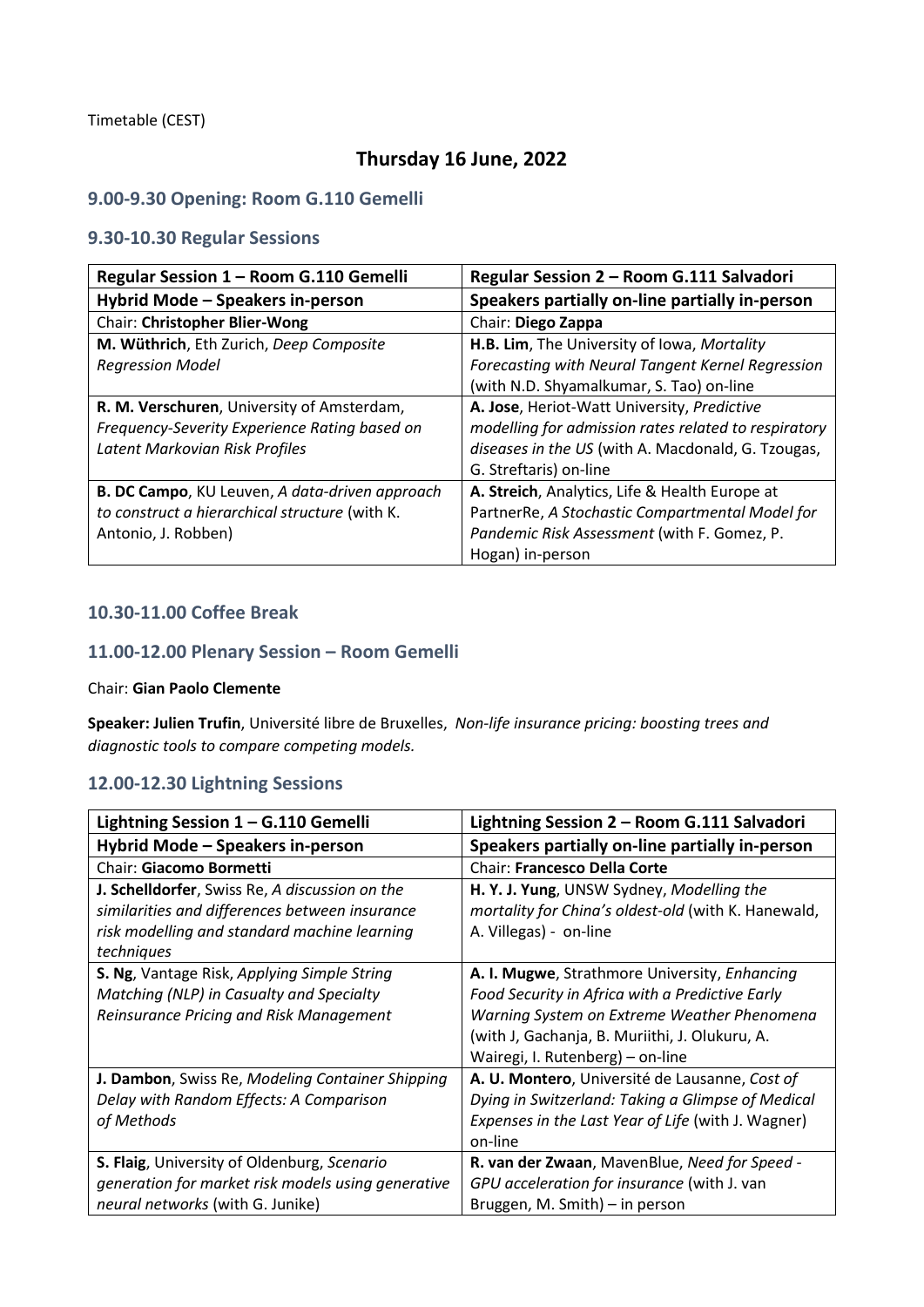## **12.30-14.00 Lunch**

# **14.00-15.00 Regular and Organized Sessions**

| <b>Regular Session 3</b>       | <b>Regular Session 4</b>           | Organized Session 1 by Leithà           |
|--------------------------------|------------------------------------|-----------------------------------------|
| G.110 Gemelli                  | G.111 Salvadori                    | Room G.118 Benedetto XV                 |
| <b>Hybrid Mode - Speakers</b>  | Hybrid Mode - Speakers in-         | Hybrid Mode - Speakers in-              |
| in-person                      | person                             | person                                  |
| Chair: Mathieu Pigeon          | <b>Chair: Lukasz Delong</b>        | <b>Chair Antonio Tirri</b>              |
| M. Bladt, University of        | J. Robben, KU Leuven, A            | G. Rianna, Fondazione CMCC Centro       |
| Lausanne, Matrix regression:   | hierarchical reserving model for   | Euromediterraneo sui Cambiamenti        |
| models, algorithms, and        | reported non-life insurance claims | Climatici, European Extreme Events      |
| applications (with H.          | (with J. Creveceour, K. Antonio)   | Climate Index (E3CI) (with A. Tirri, F. |
| Albrecher, M. Bladt, J. Yslas) |                                    | Repola, F. Lo Conti, G. Barbato, P.     |
|                                |                                    | Mercogliano, G.A. Spedicato)            |
| S. Schnürch, Fraunhofer        | G. Pittarello, Università degli    | A. Castellarin, Università di Bologna,  |
| Institute for Industrial       | Studi - La Sapienza, Bayesian      | Geomorphic flood hazard mapping:        |
| Mathematics, Accounting for    | Neural Networks applied to         | from floodplain delineation to flood-   |
| COVID-19-Type Shocks in        | individual Chain-Ladder reserving  | hazard characterization (with A.        |
| Mortality Modeling: A          | (with G.P. Clemente, D. Zappa)     | Magnini, M. Lombardi, A. Bujari, P.     |
| Comparative Study (with T.     |                                    | Mattivi, M. Patella, G. Bitelli, F. Lo  |
| Kleinow, A. Wagner)            |                                    | Conti, A. Tirri)                        |
|                                |                                    |                                         |
| F. Ungolo, Technische          | J. Ko, SAS Institute, Claims       | A. Petruccelli, Leithà, Terraferma: an  |
| Universität München,           | reserving, simulation engines      | interactive tool for insurance seismic  |
| Affine_mortality: R tools for  | (with B. Fannin)                   | risk awareness in Italy (with A. Tirri, |
| estimation, comparison and     |                                    | L. Ferraresi)                           |
| projection of affine mortality |                                    |                                         |
| models (with M. Sherris, L. P. |                                    |                                         |
| D. M. Garces, Y. Zhou)         |                                    |                                         |

## **15.00-16.00 Plenary Session: Room G.110 Gemelli**

#### Chair: **Diego Zappa**

Speaker: **Markus Senn,** Head of Analytics, Life & Health Europe at Partner Re **& Patrick Hogan**, Senior Data Scientist at Partner Re, *Some like it Bayesian: The allure, obstacles, and rewards*

## **16.00-16.30 Coffee Break**

## **16.30-17.00 Lightning Sessions**

| Lightning Session 3 - Room G.110 Gemelli           | Lightning Session 4 - Room G.111 Salvadori     |
|----------------------------------------------------|------------------------------------------------|
| Hybrid Mode - Speakers in-person                   | <b>Speakers on-line</b>                        |
| <b>Chair: Olivier Lopez</b>                        | <b>Chair: Markus Gesmann</b>                   |
| J. Ponnet, KU Leuven, Estimation of the enhanced   | A. Riva, Università degli Studi di Roma - La   |
| concordance probability in linearithmic time (with | Sapienza, Strategy optimization in a dynamical |
| J.Raymaekers, R. Vanoirbeek, T. Verdonck)          | financial analysis environment through         |
|                                                    | evolutionary reinforcement learning            |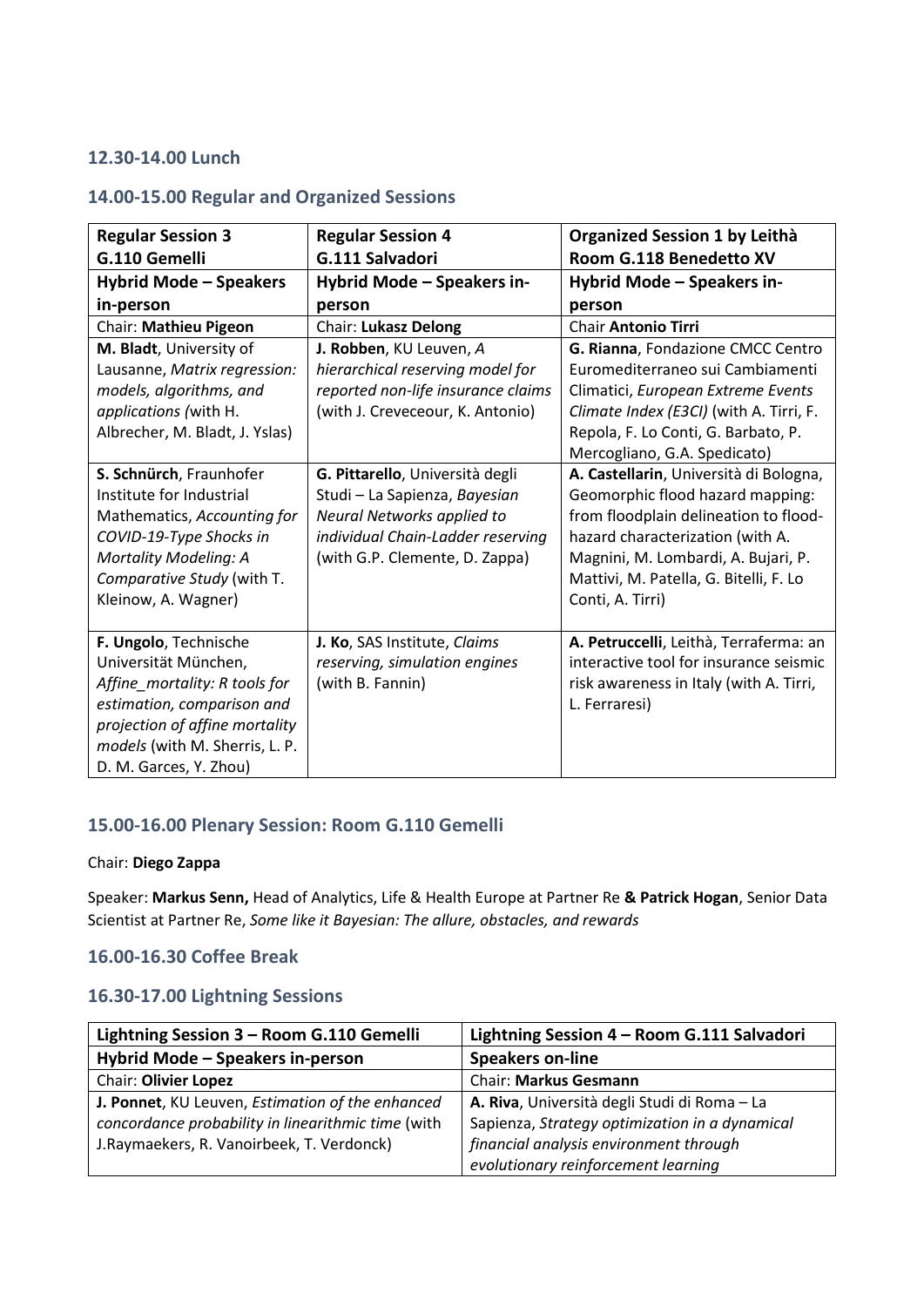| C. Giancaterino, Catholic University of Milan,<br>Machine Learning Interpretability in Lapse<br>Prediction for Non-Life Insurance Premium | A. Zatsepin, VSK insurance company, Reserves,<br>tariff rates, portfolio management. All in One:<br>Machine Learning + stochastic loss reserving (with |
|-------------------------------------------------------------------------------------------------------------------------------------------|--------------------------------------------------------------------------------------------------------------------------------------------------------|
|                                                                                                                                           | A. Kvitchenño)                                                                                                                                         |
| G. Rabitti, Heriot-Watt University, Bottom-up                                                                                             | U. Korn, Ledger Investing, A New Approach to                                                                                                           |
| construction of rating system using sensitivity                                                                                           | <b>Forecasting Insurance Loss Ratios</b>                                                                                                               |
| measures (with A. Vallarino, A.K. Chokami)                                                                                                |                                                                                                                                                        |
| A. Badescu, University of Toronto, Em algorithm,                                                                                          | V. Sriram, Guy Carpenter, AI Systems for Insurance                                                                                                     |
| Mixture of Experts, CLaim Reserving (with S. T. Chai                                                                                      | Data Prep (with J, Fan, N. Liu)                                                                                                                        |
| Fung, S. Lin)                                                                                                                             |                                                                                                                                                        |

# **17.10-18.10 Regular Sessions**

| <b>Regular Session 5</b>                           | <b>Regular Session 6</b>                            |
|----------------------------------------------------|-----------------------------------------------------|
| Room G.110 Gemelli                                 | Room G.111 Salvadori                                |
| Hybrid Mode - Speakers in-person                   | <b>Speakers on-line</b>                             |
| <b>Chair: Markus Gesmann</b>                       | Chair: Giacomo Bormetti                             |
| C. Blier-Wong, Université Laval, Insurance         | Z. Li, A general framework for modelling claim      |
| ratemaking with images (with H. Cossette, L.       | count data in general insurance based on the local  |
| Lamontagne, E. Marceu)                             | mixed Poisson net (with G. Tzougas)                 |
| D. Biancalana, Università degli Studi di Roma - La | Y. Havrylenko, Technical University of Munich,      |
| Sapienza, Health insurance claims prediction with  | Algorithmic detection of interacting variables for  |
| GAMLSS (with F. Baione)                            | generalized linear models via neural networks (with |
|                                                    | J. Heger)                                           |
| M. Shoun, Ledger Investing, Domain-Specific        | R. Pusz, Warsaw School of Economics, Pure           |
| Languages for Reserve Modeling                     | premium calculation for flood risk based on spatial |
|                                                    | information using R                                 |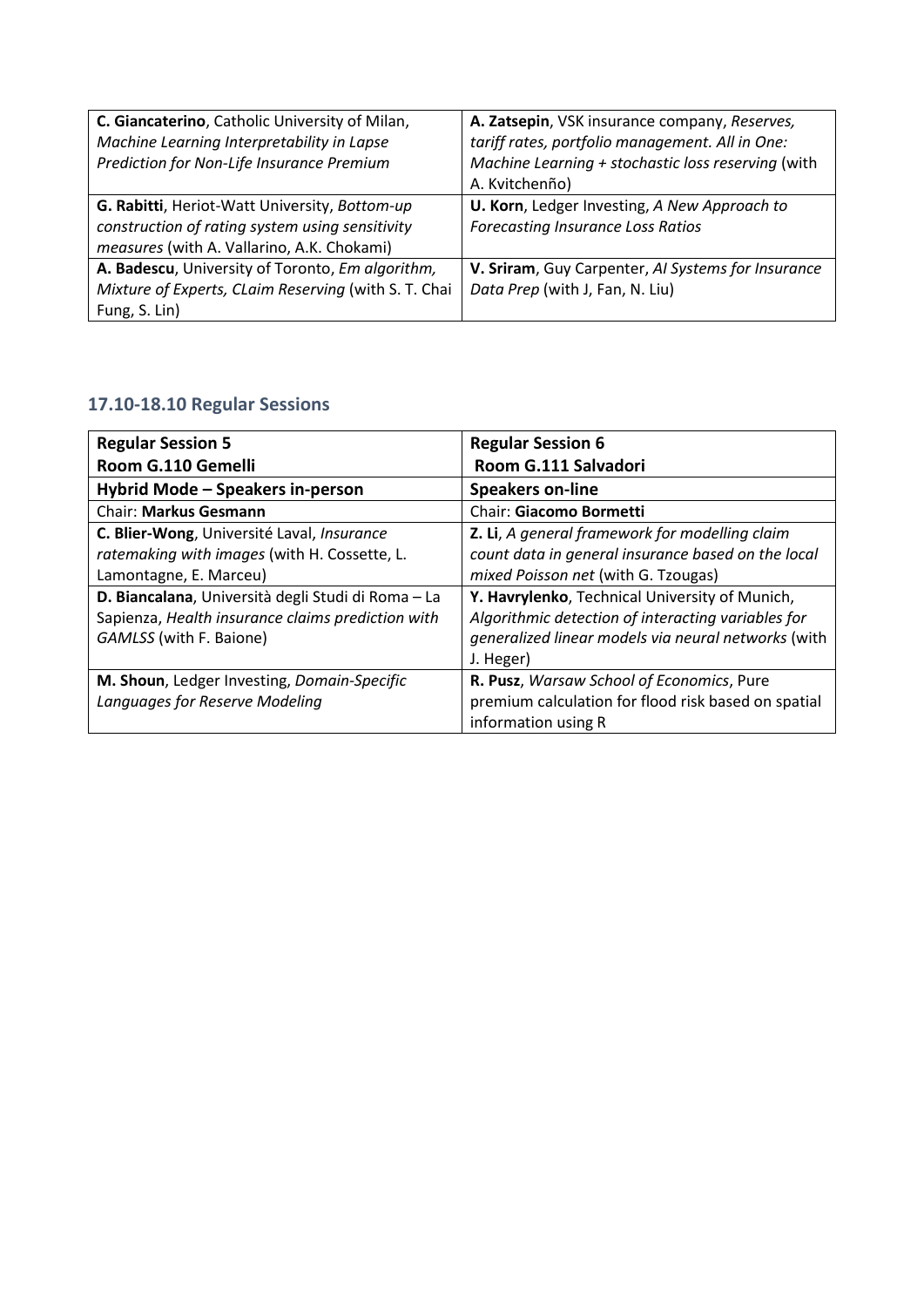## **Friday, 17 June, 2022**

## **9.30-10.30 Regular Sessions**

| Regular Session 7 - Room G.110 Gemelli             | Regular Session 8 - Room G.111 Salvadori            |
|----------------------------------------------------|-----------------------------------------------------|
| Hybrid Mode - Speakers in-person                   | Hybrid Mode - Speakers partially in-person          |
|                                                    | and partially on-line                               |
| <b>Chair: Mario Wuthrich</b>                       | <b>Chair: Ronald Richman</b>                        |
| H. Zakrisson, Stockholm University, A Collective   | Y. Li, University of New South Wales, Stochastic    |
| Reserving Model With Claim Openness (with M.       | Ensemble Loss Reserving (with B. Avanzi, B. Wong,   |
| Lindholm)                                          | A. $Xian$ ) – on-line                               |
| J. Schelldorfer, Swiss Re, LocalGLMnet: A Deep     | R. Metulini, University of Salerno, Forecasting     |
| Learning Architecture for Actuaries                | flood risk exposure using mobile phone traffic      |
|                                                    | flows' data, (with M. Carpita) - in-person          |
| E. J. Menvouta, KU Leuven, Comparing machine       | O. Lopez, Sorbonne University and Detralytics,      |
| learning models for micro-level reserving (with R. | Identification of the network structure to evaluate |
| Vanoirbeek, T. Verdonck)                           | the impact on cyber attacks on an insurance         |
|                                                    | portfolio (with C. Hillairet, L. d'Oultremont, B.   |
|                                                    | Spoorenberg, M. Thomas) - in-person                 |

## **10.30-11.00 Coffee Break**

#### **11.00-12.30 Plenary Session: Room G.110 Gemelli**

#### Chair: **Nino Savelli**

Speaker: **Fausto Parente**, Executive Director of the European Insurance and Occupational Pensions Authority (*EIOPA*), *AI, data and insurance: Protecting policyholders*

#### **Round Table**

TBD

## **12.30-14.00 Lunch**

## **14.00-14.30 Lightning Sessions**

| Lightning Session 5 - Room G.110 Gemelli            | Lightning Session 6 - Room G.111 Salvadori           |
|-----------------------------------------------------|------------------------------------------------------|
| Hybrid Mode - Speakers in-person                    | <b>Speakers on-line</b>                              |
| Chair: Michael Ludkovski                            | <b>Chair: Fabio Baione</b>                           |
| S. R. Kessy, University of New South Wales,         | G. Stupfler, ENSAI & CREST, Extreme conditional      |
| <b>Combination of Mortality Rate Forecasts From</b> | risk estimation in heavy-tailed heteroscedastic      |
| Multiple Starting Points (with M. Sherris, A.       | regression models (with S. Girard, A. Usseglio-      |
| Villegas, J. Ziveyi)                                | Carleve)                                             |
| W. F. Chong, Heriot-Watt University, Pseudo-        | S. Sangari, Kennesaw State University, Under-        |
| Model-Free Hedging for Variable Annuities via       | reporting correction in Cyber Incidents (with E.     |
| Deep Reinforcement Learning, (with H. Cui, Y. Li)   | Dallal)                                              |
| M. Vhudzijena, UNSW Sydney, Mortality               | S. Levantesi, Sapienza University of Rome, Multi-    |
| Heterogeneity and Clustering using Joint Body       | country clustering-based forecasting of healthy life |
| Mass Index and Self--Reported Health Trajectories   | expectancy (with A. Negri, G. Piscopo)               |
| (with M. Sherris, A. Villegas, J. Ziveyi)           |                                                      |